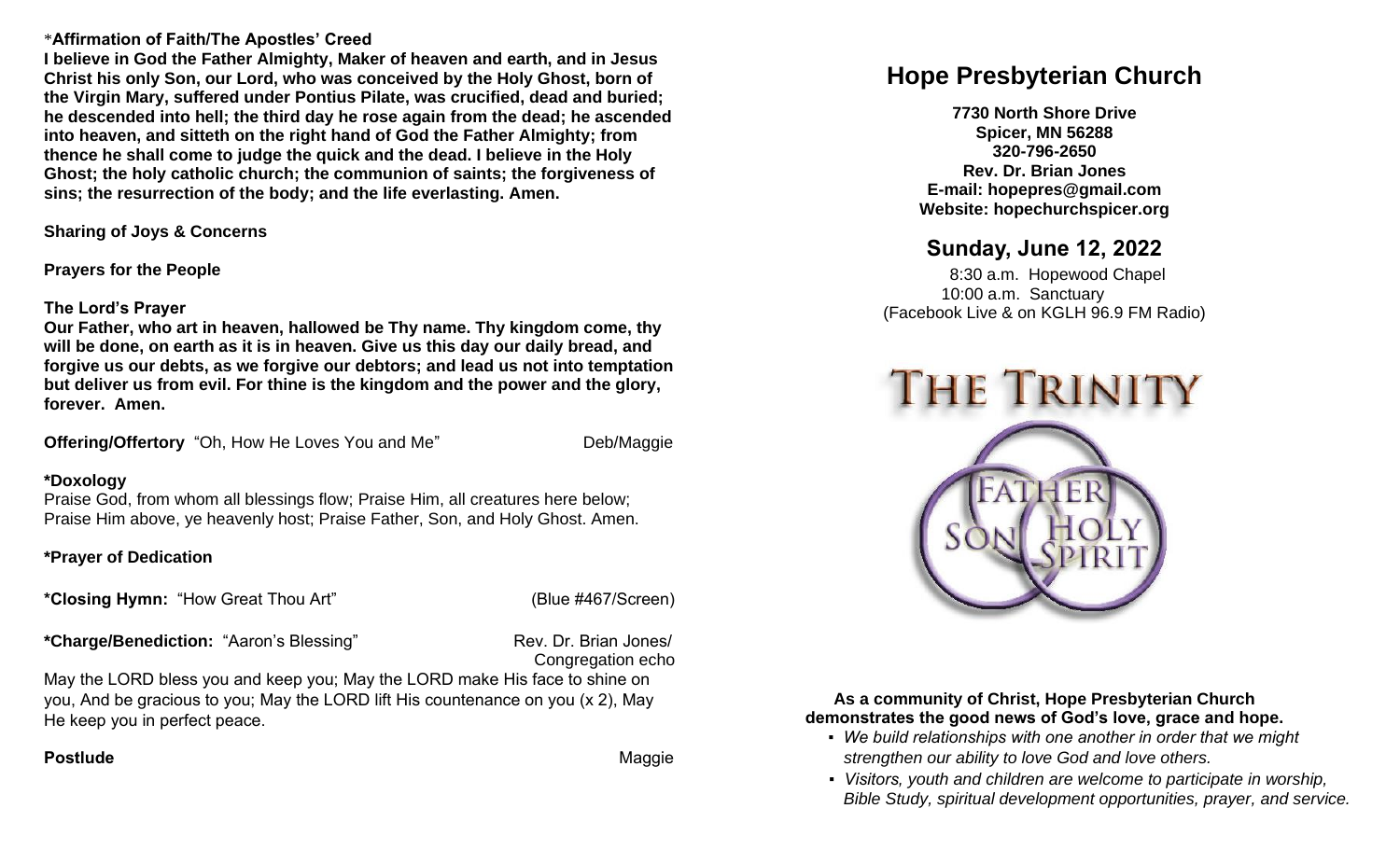*God is here and welcomes you! If you are a visitor and are looking for a church home, be assured you are welcome and needed at Hope Church. We are a people who seek to respond to God's love in Christ and we invite you to join us.*

*Please be advised that our sanctuary worship service is on Facebook Live and also taped for television broadcast, aired on Channel 18 (Windstream Cable) and Channel 181 (Charter Cable) on Sundays (2:30 pm), Tuesdays (11:30 am and 8:30 pm), and Thursdays (8:00 am and 5:00 pm).*

### **\*(Please stand as you are able)**

### **Prelude Maggie Harp**

**Welcome Lay Reader:** 8:30 am Sue Block 10:00 am Nancy Birkeland

### **\*Call to Worship**:

- One: O Holy Trinity, One God in Three Persons,
- **ALL: We behold in the splendor of creation your majesty and our responsibility.**
- One: O Holy Trinity, One God in Three Persons,
- **ALL: We behold in the face of Jesus Christ your divinity and our humanity.**
- One: O Holy Trinity, One God in Three Persons,
- **ALL: We behold in the Spirit of truth your glory and our calling. Bound to you forever, we will ever praise your name!**

### **\*Opening Prayer:**

One: O God, we honor this day the majesty and the mystery of your name. You are both infinite and intimate, known and unknowable, transcendent and transparent. In love, you have made us your own, and invite us to join in your divine dance. We will never rest until we rest in you, Blessed Trinity, one God forever and ever. **All: Amen.**

\***Hymn of Praise:** "Holy God, We Praise Your Name" (Blue #460/Screen)

### **Prayer of Confession:**

**ALL: Triune God, within your own life there is mutuality, equality, and unity in diversity. Though we are made in your image, we confess that we distort the triune life. Instead of seeking mutual welfare and the common good, we seek our own gain. Instead of living in equality, justice, and respect, we construct systems that are unjust. We devise ways to elevate ourselves over others, and disrespectful thoughts, words, and actions still surface in us. We allow differences to divide us and lead to brokenness. Holy God, forgive us.** 

**Restore in us, and in our life together, the divine image you intend. Make us tender in mutuality. Make us generous in equality. Make us grateful in diversity. We pray to be one with you and one another, through Jesus Christ our Lord. Amen.** 

### **Assurance of Forgiveness**

### **\*Gloria Patri:**

Glory be to the Father, and the Son, and the Holy Ghost; As it was in the beginning, is now, and ever shall be, world without end. Amen. As it was in the beginning, is now, and ever shall be, world without end. Amen. Amen. Amen. Amen. Amen. Amen. Amen. Amen.

**\*Passing of the Peace** (Please share a sign of Christ's peace with one another)

### **Announcements**

**Special Music** "Glorify Thy Name" **Communist Contract Contract Contract Contract Contract Contract Contract Contract Contract Contract Contract Contract Contract Contract Contract Contract Contract Contract Contract Contr** 

### **Children's Sermon**

 **Response:** "Lord, Listen to Your Children Praying"

Lord, listen to your children praying, Lord, send your Spirit in this place; Lord, listen to your children praying, send us love, send us power, send us grace. (Repeat)

### **Prayer for Illumination:**

One: Living Word, you still have many things to say to us. Speak, and we will try to bear them. By your Word, may the Spirit guide us into all truth, so that our lives may glorify you.

**All: Amen.**

**Responsive Reading: Psalm 81:1-9 (on insert)**

**Epistle Reading: Romans 5:1-5**

**Gospel Reading: John 16:12-15**

**Sermon: "Three In One" New York Contract Contract Property Rev. Dr. Brian Jones** 

**\*Sermon Hymn:** "Kum ba Yah" (Blue #338/Screen)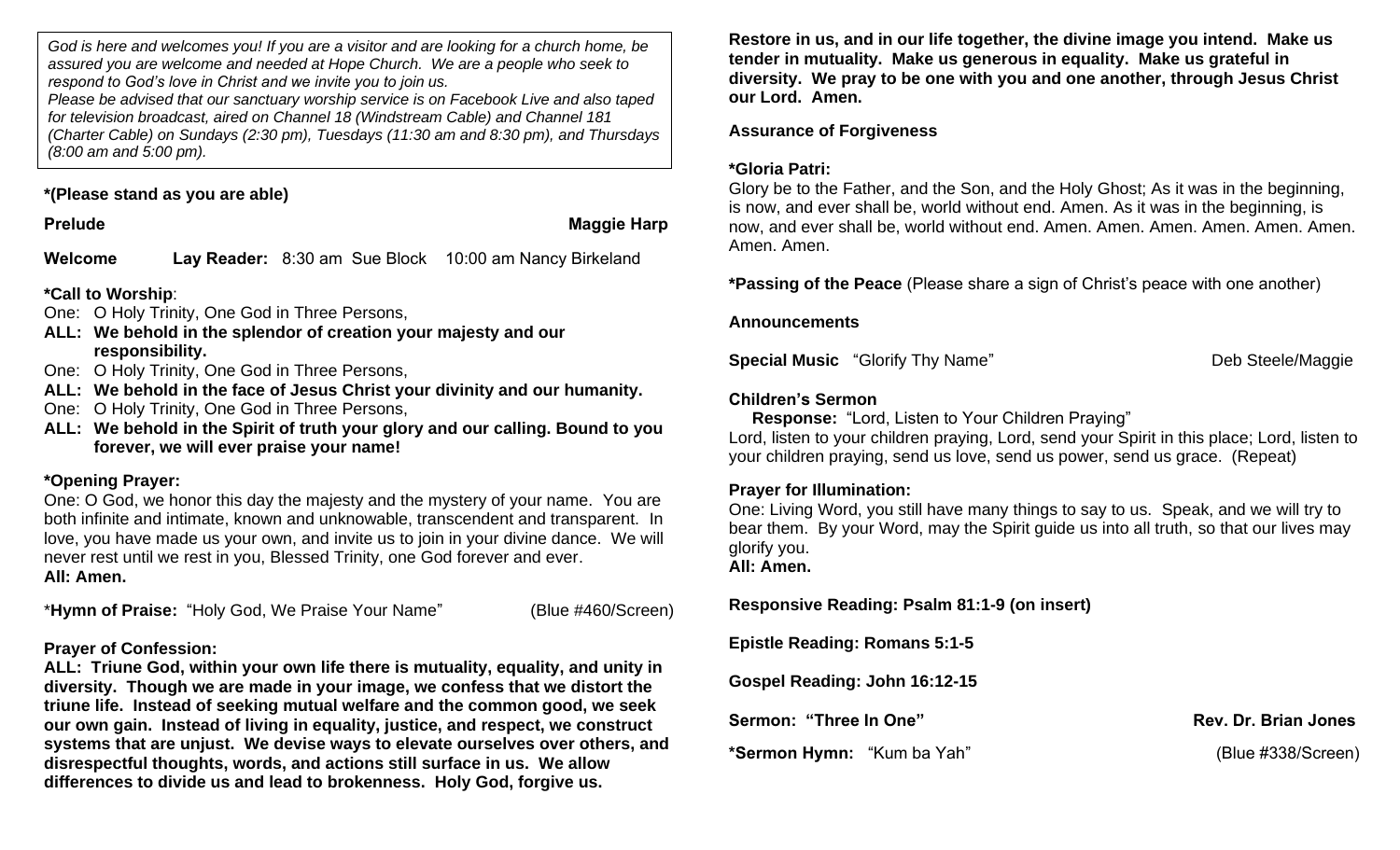#### **HOSPITALITY SERVANTS**

#### **Coffee Servers**

**June 12:** Sue & Tim Block **June 19:** Deb & Myron Ficek

#### **Ushers**

**June 12:** 8:30 a.m. Clara O'Connor, Jonelle Foreman & Karen Hagemeier 10:00 a.m. Harold, Jonelle & Kristene Foreman, & Kathy Taatjes **June 19:** 8:30 a.m. **Open** 10:00 a.m. **Open**

**\*\*\*Please sign up on the sheets in the Fellowship Hall (by the library) to usher or lay read in June and July. (8:30 a.m. and 10:00 a.m. services)**

#### **WORSHIP ASSISTANTS**

**Lay Readers**

**June 12:** 8:30 a.m. Sue Block 10:00 a.m. Nancy Birkeland **June 19:** 8:30 a.m. **Open** 10:00 a.m. Sue Block

**Sound Operators:** Pete Bratberg, Duane Taatjes, Daryl Taatjes, Stephanie Bents **Video Operators:** Carter Taatjes, Pete Bratberg, Wally Titus, Daryl Taatjes **Screen Operators:** Stephanie Bents, Sherry Bratsch, Jerry Bents **Radio Operators:** Harold Foreman, Daryl Taatjes

++++++++++++++++++++++++++++++++++++++++++++++++++++++++++++++++

#### **FINANCE REPORT**

|                                                  | Year to Date  | Year to Date |                        |  |
|--------------------------------------------------|---------------|--------------|------------------------|--|
|                                                  | 5/31/2022     |              | <b>Monthly Average</b> |  |
| Income                                           | \$100,645.03  | \$20,129.01  |                        |  |
| <b>Expenses</b>                                  | \$126,556.13  | \$25,311.23  |                        |  |
| <b>Net Loss</b>                                  | (\$25,911.10) |              |                        |  |
| Income Needed to Cover Monthly Budgeted Expenses |               |              | \$25,277.35            |  |

Per Capita Assessment for 2022 \$8,256.00 Per Capita Paid by Members Through 5/31/2022 \$3,544.00

#### **HOPE HAPPENINGS!**

**\*\*CARE Pantry Challenge for June is……Laundry Detergent**. Please place your donations on the table by the mailboxes in the Fellowship Hall. Thank You!!

**Sign-up to lay read, usher, help Maggie on Sunday mornings, or mow lawn** Please see the sign-up sheets by the library. Thanks!

#### **Dates to highlight on your calendars!**

 **\*\*Family Festival** on Wednesday, June 22nd 6-8 p.m. Fun for the WHOLE family! Theme: God's Creatures Please RSVP by calling church or emailing Tyann at [chred.hopepc@outlook.com](mailto:chred.hopepc@outlook.com)

 **\*\*(Rescheduled) Meatball Supper** on Friday, June 24th 4-7 p.m. \*\*Please sign up on the new sheets to bring bars and work or contact Alisa Taatjes at 320-979-3631. Thanks!

### **Presbyterian Women Synod Gathering**

Please let Karen know if you are planning to attend the PW Synod Gathering in Sioux City, lowa June 16<sup>th</sup>-19<sup>th</sup>. She will get you the packet you will need for the gathering.

#### **Community Events**

The 139th Mission Fest will be held at the Nordland Lutheran Church on Saturday, June 25<sup>th</sup>, serving dinner from 10:45 am-1:00 pm. Menu includes: meatballs & gravy, mashed potatoes, corn, coleslaw, rolls, dessert & beverage. Freewill donation. An auction will be held following dinner, in the sanctuary.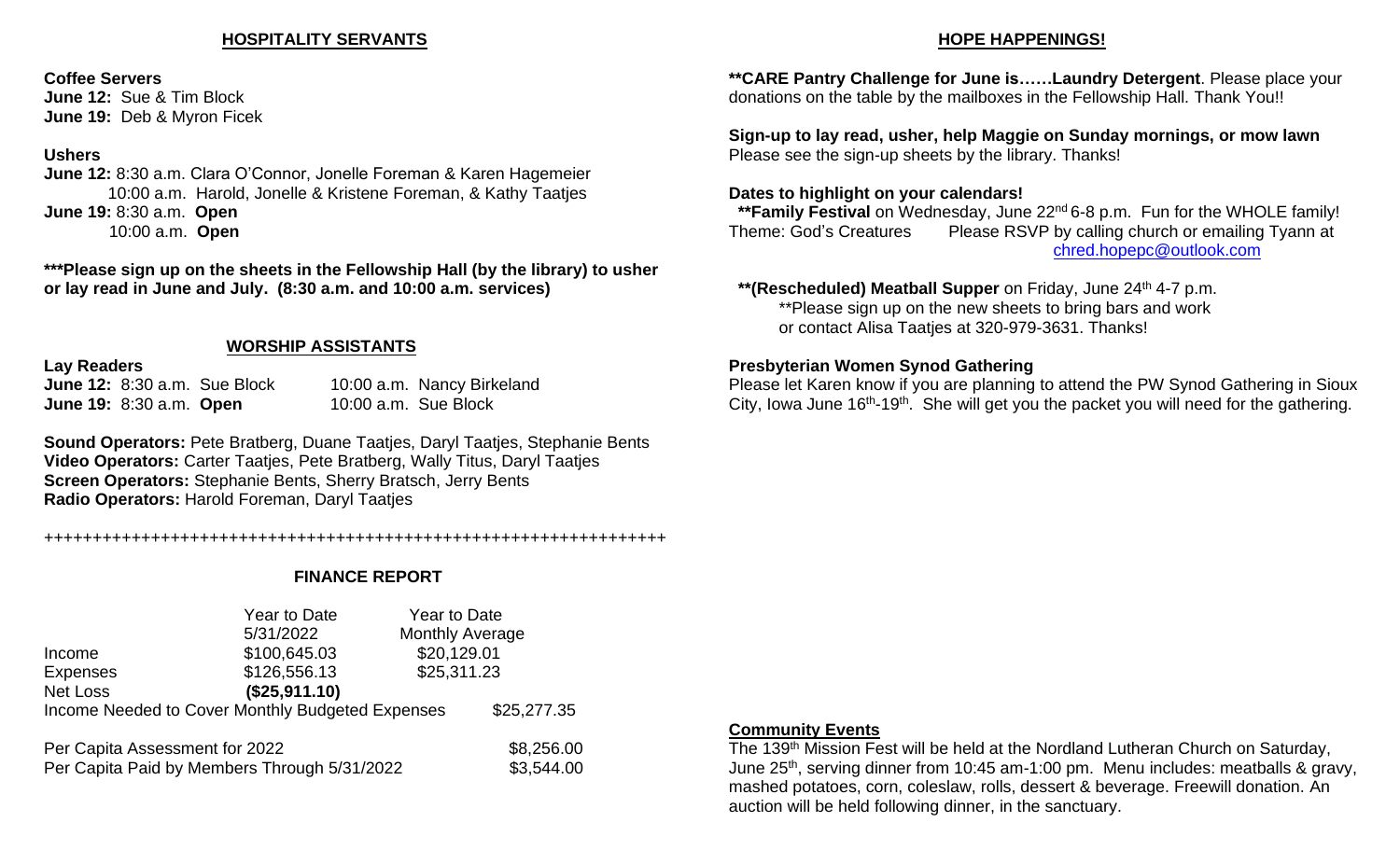### **THIS WEEK AT HOPE PRESBYTERIAN CHURCH**

| June 12             |              | <b>Trinity Sunday</b>                                             | <b>Memb</b>        |
|---------------------|--------------|-------------------------------------------------------------------|--------------------|
| (Sunday)            | $8:30$ a.m.  | Worship in Hopewood Chapel                                        | Audrey             |
|                     | $9:15$ a.m.  | Coffee                                                            |                    |
|                     | 10:00 a.m.   | Worship in Sanctuary (Also FB Live & Radio)                       | <b>Family</b>      |
|                     |              |                                                                   | Joan (l            |
| June 13<br>(Monday) |              |                                                                   | Shea (l            |
|                     |              |                                                                   | Grievin            |
| June 14             |              | 11:00 a.m. Celebration of Life for Marcia Quale-Chapel            | Family             |
| (Tuesday)           | 6:30 p.m.    | <b>Christian Education Committee</b>                              | of Rog             |
|                     |              |                                                                   |                    |
| June 15             | $5:45$ p.m.  | <b>Mission Committee</b>                                          | <b>Care F</b>      |
| (Wednesday)         |              |                                                                   | Gary A             |
| June 16             |              | PW Synod Gathering in Sioux City, IA (thru the 19 <sup>th</sup> ) | Jeanet<br>Pointe)  |
| (Thursday)          |              |                                                                   | (Willma            |
|                     |              |                                                                   |                    |
| June 17             |              |                                                                   | Other              |
| (Friday)            |              |                                                                   | For tho            |
| June 18             | 7:00 p.m. AA |                                                                   | For tho            |
| (Saturday)          |              |                                                                   | For tho<br>For tho |
|                     |              |                                                                   | For tho            |
| June 19             |              | <b>Father's Day</b>                                               |                    |
| (Sunday)            | $8:30$ a.m.  | Worship in Hopewood Chapel                                        |                    |
|                     | $9:15$ a.m.  | Coffee                                                            | ** A Ce            |
|                     | 10:00 a.m.   | Worship in Sanctuary (Also FB Live & Radio)                       | 11:00:             |

### **PRAYER REQUESTS \*Indicates new**



**Arablers with Health Concerns:** Dean, Ed Johnston

| <b>Family and Friends with Health Concerns:</b> |                     |
|-------------------------------------------------|---------------------|
| Joan (Helmstetter's friend)                     | Melissa Freiberg    |
| Shea (Pam Sigafoos' daughter)                   | <b>Barb Roguske</b> |

### **Grieving:**

of Doug Hildebrandt (Larry Bratsch's cousin), Family of Ryan Aalderks, Family er Jones (Arlos' brother), Family of William Schwandt, Family of Ryan Erickson

### **Care Facilities:**

Anfinson (Bethesda North Pointe), David Carlson (Bethesda North Pointe), Ite Gault (GlenOaks), Ed Johnston (GlenOaks), Bob Sietsema (Bethesda North ), Barb Morris (Willmar), Mary Lou Swart (PCU's at GlenOaks), Maxine Quale ar)

### Concerns:

be dealing with mental health issues and who struggle with addiction bse deeply wounded by domestic violence bse grieving the death and injury of a loved one due to violence and war ose affected by natural disasters, COVID-19 pandemic ose serving in the military in Ukraine and elsewhere

**elebration of Life** will be held for **Marcia Quale** on Tuesday, June 14<sup>th</sup> at a.m. in the Hopewood Chapel. (In sanctuary if raining)

**June Deacons of the Month: Greg Swenson & Deb Steele**

**Contact Information for Rev. Dr. Brian Jones:** For any pastoral emergencies in the evenings or weekends when the office is not open, please contact Pastor Brian on his cell phone (605-204-0625) or email him at [brianwjones1980@hotmail.com.](mailto:brianwjones1980@hotmail.com)